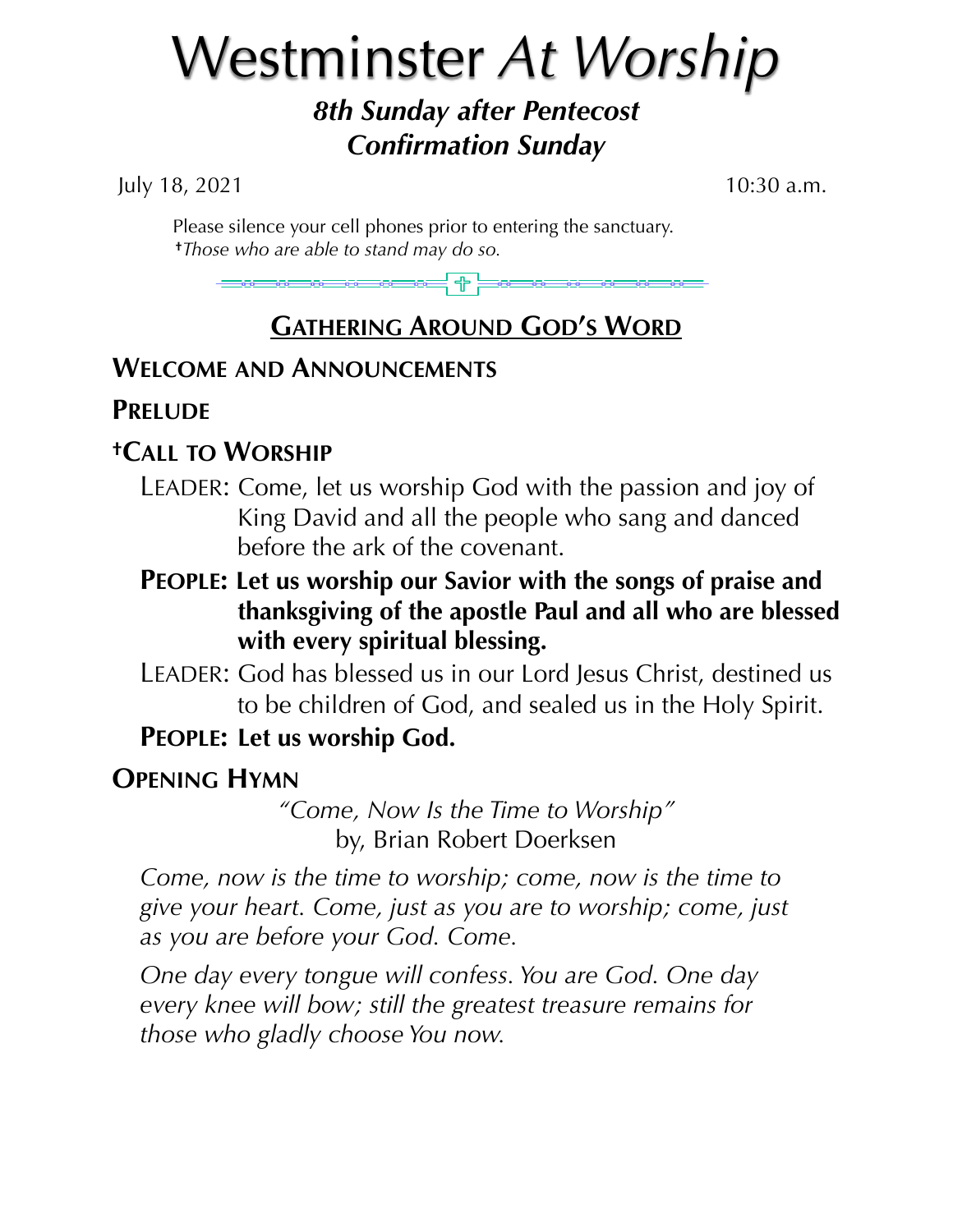*Come, now is the time to worship; come, now is the time to give your heart. Come, just as you are to worship; come, just as you are before your God. Come.*

#### **CALL TO CONFESSION**

**UNISON PRAYER OF CONFESSION**

**Gracious God, pour out your mercy on us. Where there is despair, fill us with hope. Where there is sorrow, fill us with comfort. Where there is sin, fill us with forgiveness. Where there is hatred, fill us with love. Where there is worry, fill us with assurance.** 

**Gather us in the arms of your grace and glory, that we may reflect your glory with honor and praise all the days of our lives. In your holy name, we pray. Amen.**

#### *— Silent Prayer —*

**Amen.**

#### **ASSURANCE OF PARDON**

Friends, believe the Good News of the gospel: In Jesus Christ our sins are forgiven.

#### **Thanks be to God. Amen.**

#### **RESPONSE** GREATOREX

*"Gloria Patri"*

*Glory be to the Father, and to the Son, and to the Holy Ghost; As it was in the beginning, is now and ever shall be, World without end. Amen, Amen.*

#### **†SHARING GOD'S PEACE**

The peace of our Lord Jesus Christ be with you all. **And also with you.**

#### **PROCLAIMING GOD'S WORD**

**PRAYER FOR ILLUMINATION READINGS FROM THE SCRIPTURES**

> **Gospel Lesson Mark 6:14-29 (NRSV)**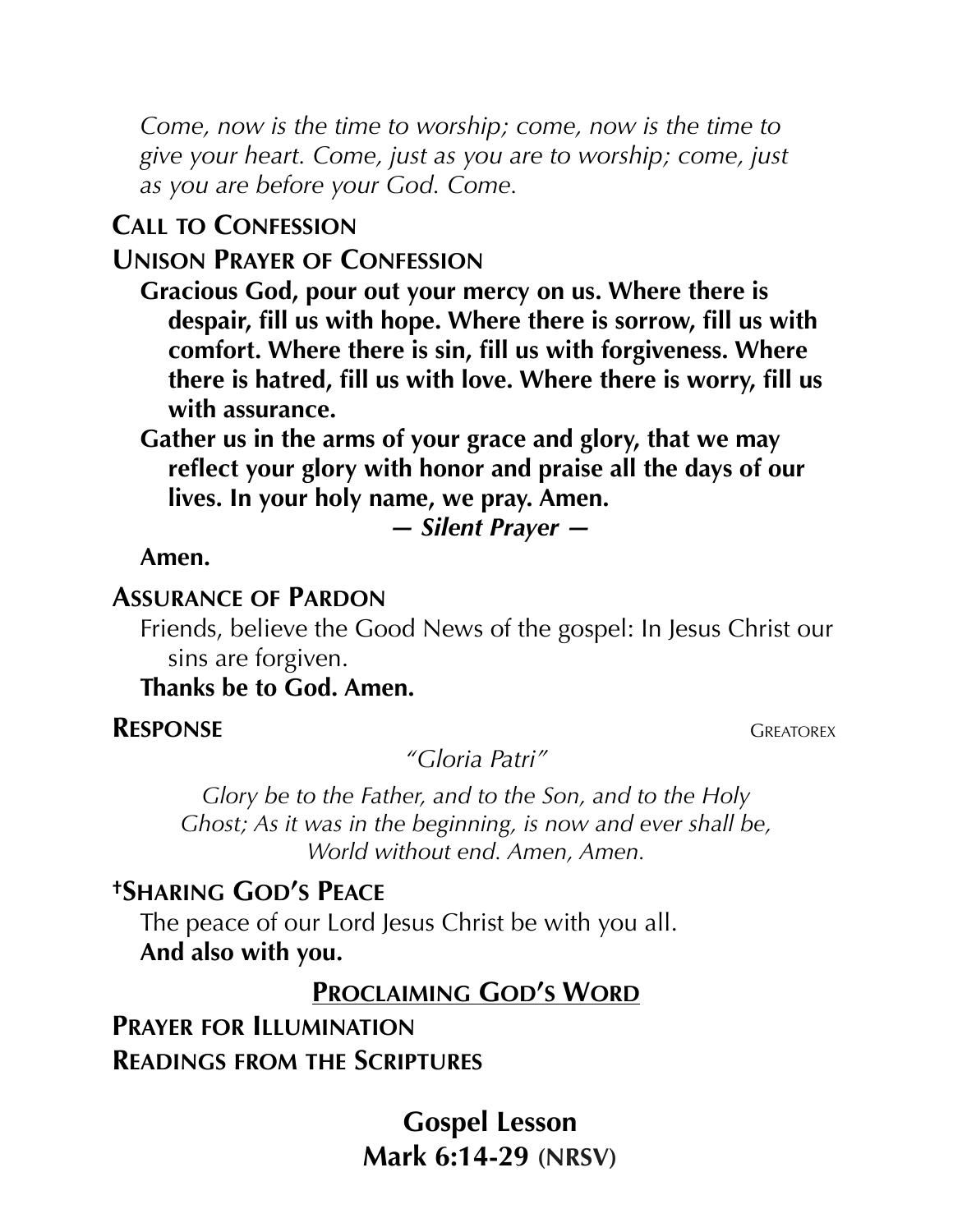# **Hebrew Lesson 2 Samuel 6:1-19 (NRSV)**

**SERMON** *"Just Dance"* Rev. Jamie Milton

**HYMN** LORD OF THE DANCE

*"Lord of the Dance"* (vs 1, 2, 3 & 5)

*I danced in the morning when the world was begun, and I danced in the moon and the stars and the sun, and I came down from heaven and I danced on the earth. At Bethlehem I had my birth.* Refrain

*I* danced for the scribe and the Pharisee, but they would not *dance and they would not follow me; I danced for the fishermen, for James and John; they came with me and the Dance went on.* Refrain

*I danced on the Sabbath and I cured the lame, the holy people said it was a shame; they whipped and they stripped and they hung me on high; and they left me there on a cross to die.* Refrain

*They cut me down and I leapt up high, I am the life that'll never, never die; I'll live in you if you'll live in me; I am the Lord of the Dance, said he.* Refrain

**Refrain:** *Dance, then, wherever you may be; I am the Lord of the Dance, said he. And I'll lead you all wherever you may be, and I'll lead you all in the Dance, said he.*

#### **REAFFIRMATION OF THE BAPTISMAL COVENANT**

#### **PRESENTATION OF CONFIRMANDS - Lillian Chambers & Sabine Sivy**

#### **LITANY OF CONFIRMATION**

PASTOR: …teaching them to observe all that I have commanded you; and lo, I am with you always, to the close of the age."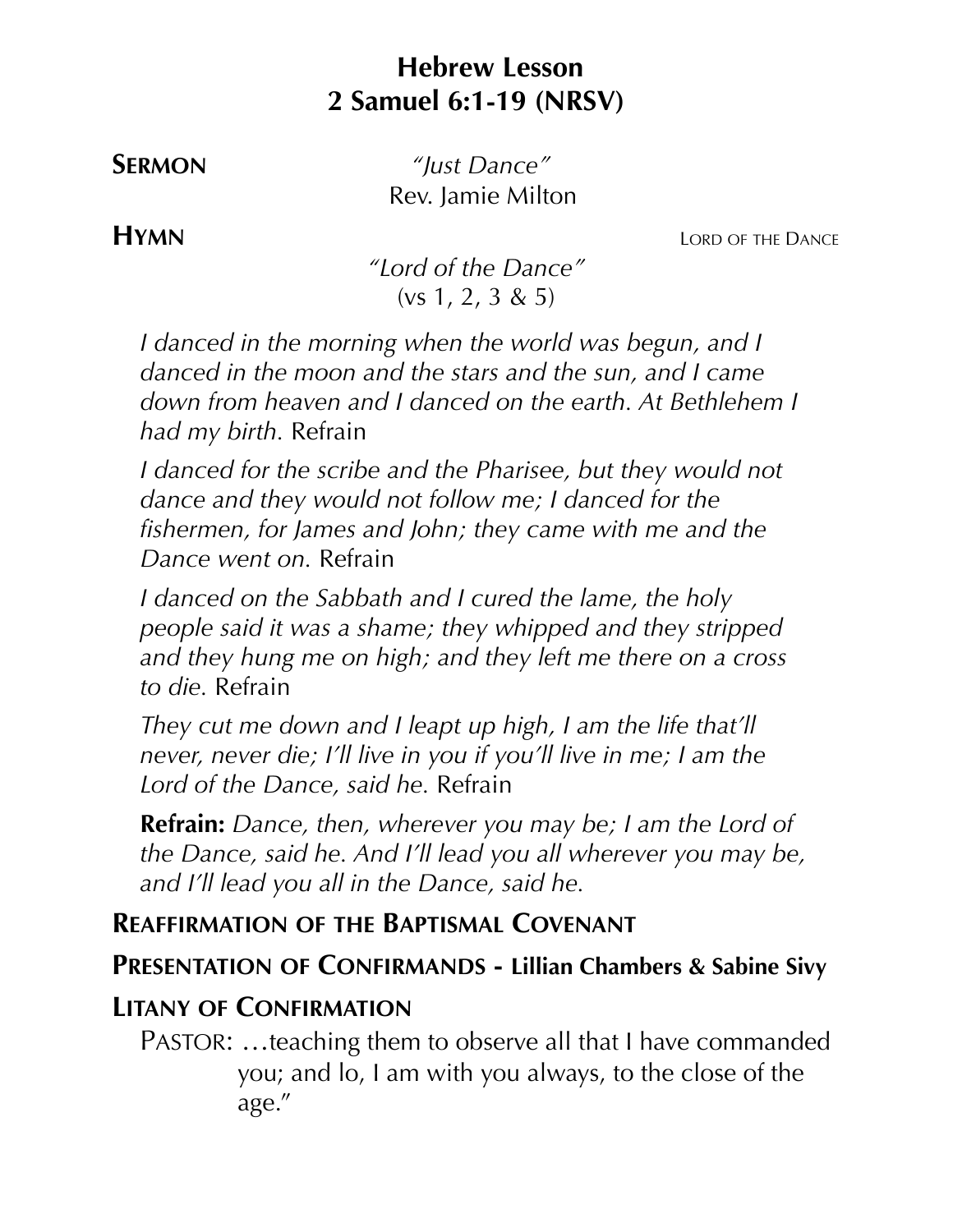CONFIRMANDS: *Jesus Christ has called us to be His disciples. He has chosen us, and in baptism has joined us to Himself. We are thankful for God's call and for the hope we have in Jesus.*

**CHURCH: We, the Body of Christ, promised at baptism to share the Good News of the Gospel, to teach all that Christ commands, and to nurture young people in their faith journey.**

- CONFIRMANDS: *My parents and my church, Christ's community, have been faithful to nurture me and bring me up in the faith. I am grateful for this gift.*
- PASTOR: In Confirmation Class, Lily and Sabine studied God's Word, learned the belief and practice of the church, and experienced faith under the leaders of this church.

CONFIRMANDS: *My time in Confirmation has encouraged me to choose to live in a relationship with God that will endure and grow. I am thankful for this time of study and growth and the opportunity I had to learn more about my Christian faith.*

**CHURCH: We rejoice that you are now prepared to be a member of this faith community, and we pray that you will choose to join as a full and responsible member.**

CONFIRMANDS: *I understand what commitment to Christ and membership in this church means, and am thankful that God has brought me to this day.*

PASTOR: …May the Spirit of God rest upon you.

**ALL: To God be the Glory! Amen.**

#### **QUESTIONS FOR THE CONFIRMANDS**

*†AFFIRMATION OF FAITH* Apostles' Creed

**I believe in God the Father Almighty, maker of heaven and earth, and in Jesus Christ his only Son our Lord;**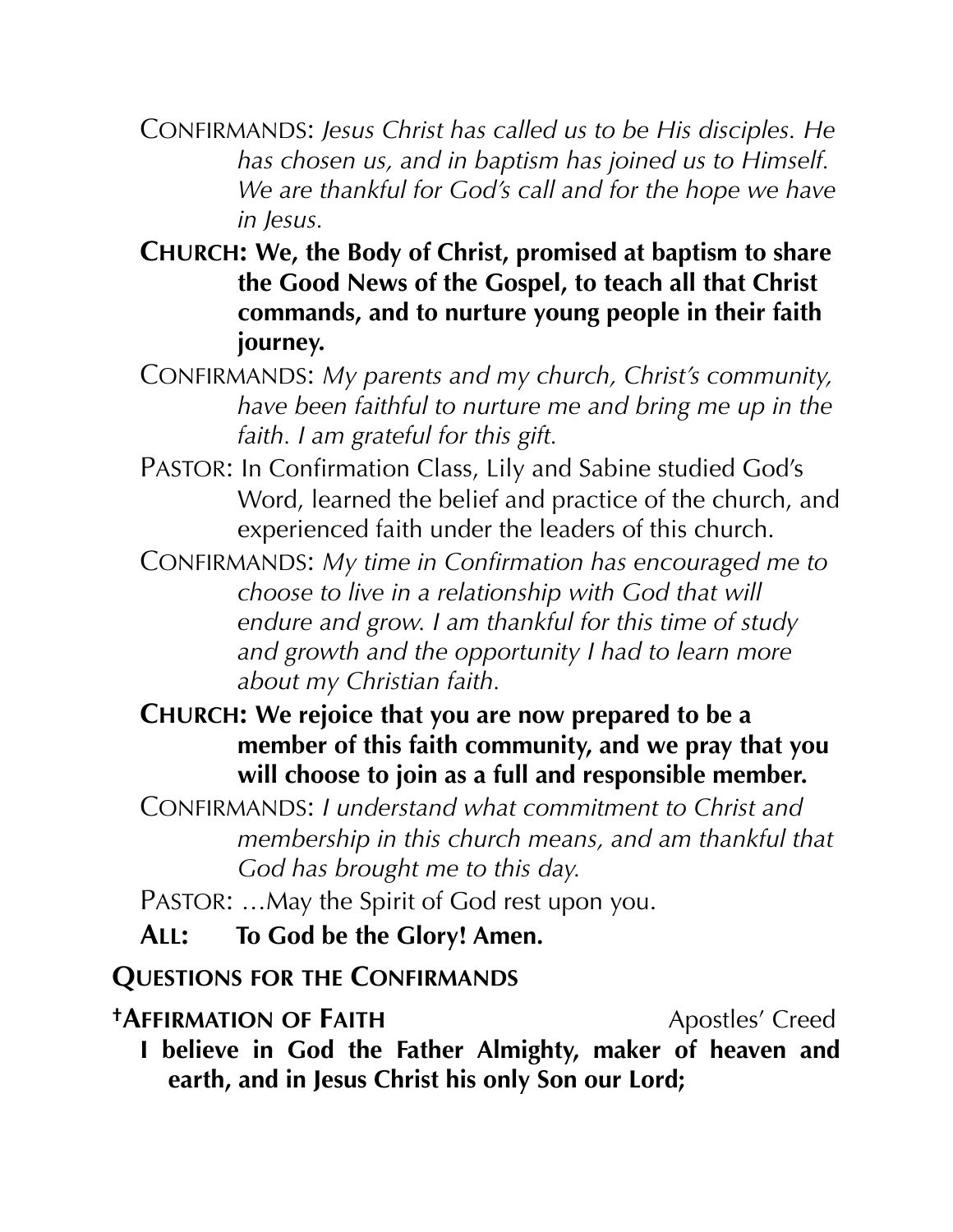- **Who was conceived by the Holy Ghost, born of the Virgin Mary, suffered under Pontius Pilate, was crucified, dead, and buried;**
- **He descended into hell; the third day he rose again from the dead; he ascended into heaven, and sitteth on the right hand of God the Father Almighty; from thence he shall come to judge the quick and the dead.**
- **I believe in the Holy Ghost; the holy catholic church; the communion of saints; the forgiveness of sins; the resurrection of the body; and the life everlasting. Amen.**

# **PRAYER / CHARGE TO CLASS**

# **WELCOME**

- ELDER: …May the Spirit continue to strengthen and sustain you in the worship and mission of the church. Amen.
- **PEOPLE: With joy and thanksgiving we welcome you to share with us in the ministry of Christ, for we are all one in him.**

# **RESPONDING TO GOD'S WORD**

#### **PRAYERS OF THE PEOPLE & THE LORD'S PRAYER**

THE LORD'S PRAYER

**PEOPLE: Our Father, who art in heaven, hallowed be thy name, thy kingdom come, thy will be done, on earth as it is in heaven. Give us this day our daily bread, and forgive us our debts as we forgive our debtors; and lead us not into temptation, but deliver us from evil. For thine is the kingdom, and the power, and the glory forever, Amen.**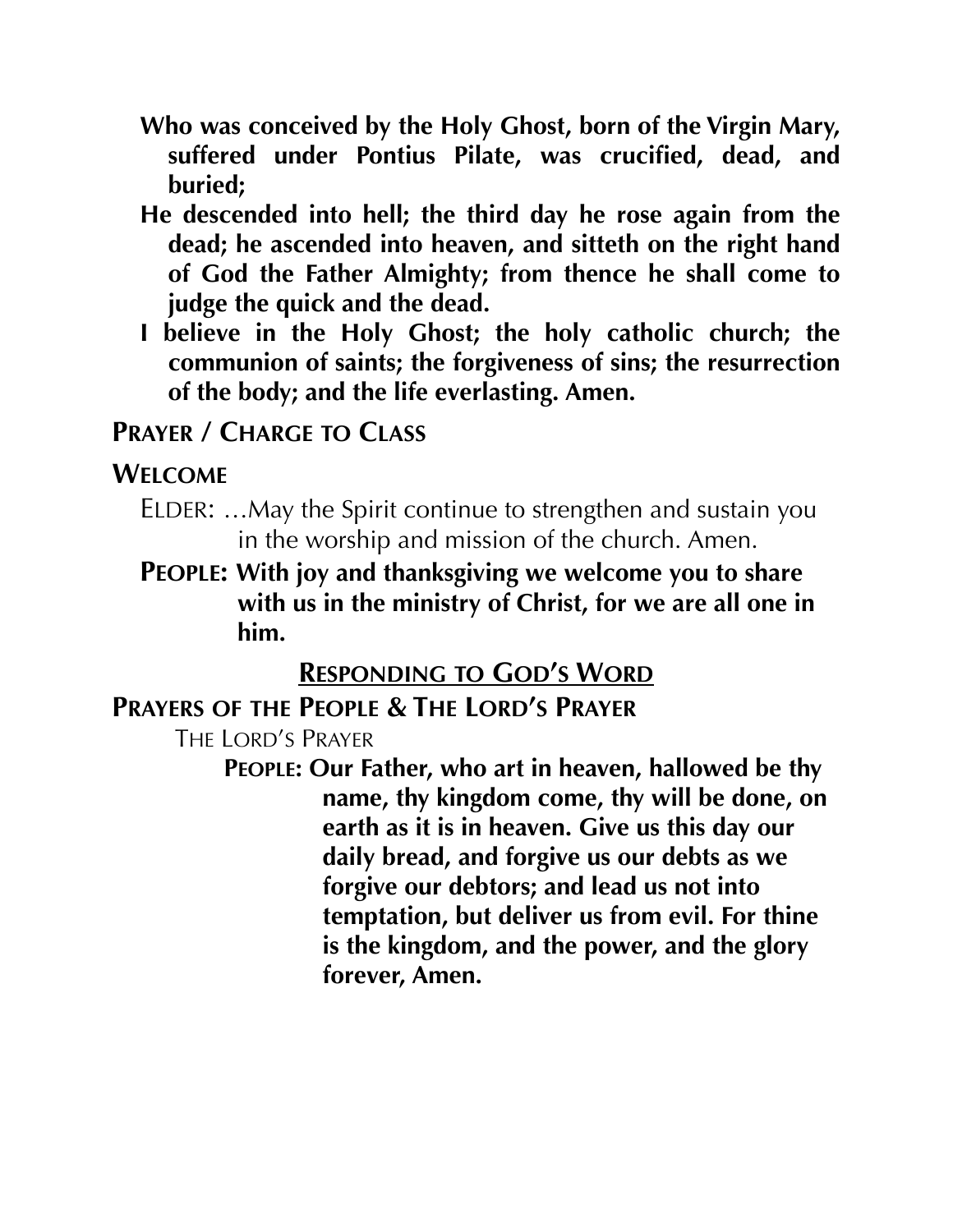# **OFFERING OURSELVES AND OUR GIFTS TO GOD SPECIAL MUSIC**

*"Thine Is the Glory"* Handbell Ensemble

#### **DOXOLOGY** OLD 100TH

*"Praise God from Whom All Blessings Flow"*

*Praise God, from whom all blessing flow; Praise Him, all creatures here below; Praise Him above, ye heavenly host; Praise Father, Son, and Holy Ghost. Amen.* 

#### **†UNISON PRAYER OF DEDICATION**

**Gracious God, we thank you for trusting us to reflect your glory. For claiming us as your own with all of creation, we give you thanks and praise. As you receive these gifts and offerings, receive us also. Blessing all together, that our gifts and our lives might be a blessing that honors and glorifies you. Amen.**

#### **BEING SENT WITH GOD'S WORD**

#### **HYMN OF DEDICATION FILLMORE**

*"I Will Sing of the Mercies"*

*I* will sing of the mercies of the Lord forever, I will sing, I will *sing. I will sing of the mercies of the Lord forever, I will sing of the mercies of the Lord. With my mouth will I make known your faithfulness, your faithfulness; with my mouth will I make known your faithfulness to all generations. I will sing of the mercies of the Lord forever, I will sing of the mercies of the Lord.*

*All the hosts of the angels sing God's praise forever for the things he has done. All the hosts of the angels sing God's praise forever, all the hosts of the angels sing God's praise. Who can be compared to God in faithfulness, in faithfulness? Who can be compared to God in faithfulness to all*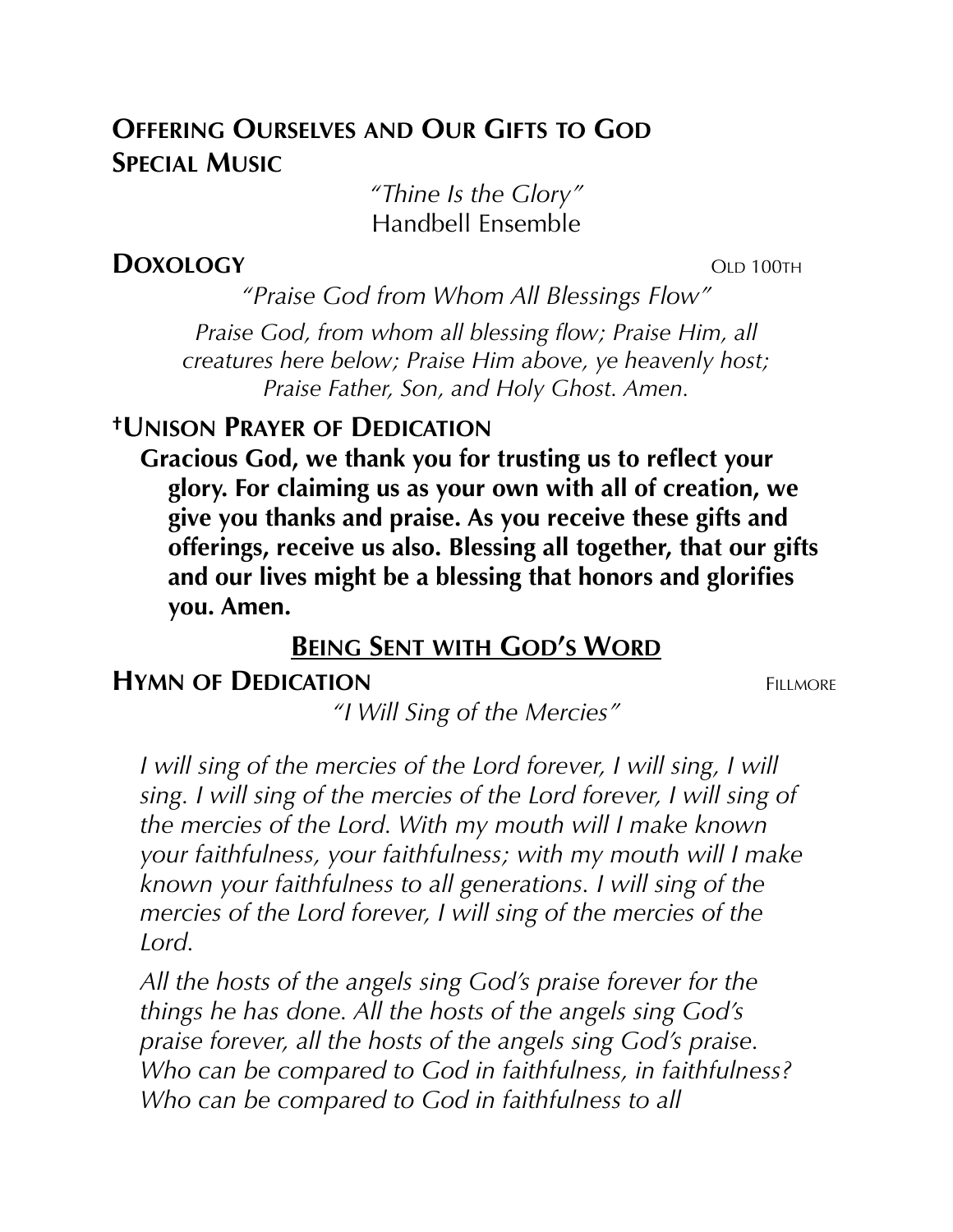*generations? I will sing of the mercies of the Lord forever, I will sing of the mercies of the Lord.*

#### **CHARGE & BENEDICTION**

# **POSTLUDE**

Liturgical texts used with permission from: Feasting on the Word Worship Companion: Liturgies for Year B, Volume 1© 2014 Westminster John Knox Press. *The Abingdon Worship Annual 2021*. ©2020 by Abingdon Press.

#### **ANNOUNCEMENTS FOR JULY 18, 2021**

**CONGRATULATIONS** to Westminster's confirmands: Lillian Chambers, daughter of Nick and Marcy Chambers; and Sabine Sivy, daughter of Jason and Tami Sivy.

**JOIN US TODAY** at 1:00 p.m. on the north lawn for a Westminster Without Walls family-fun Water Days worship service. Please dress appropriately for fun games with water, and bring a towel and lawn chair if you have it. (We will have a no splash zone for those wishing not to get wet.)

**SWEATY SHEEP:** Want to join your church friends for some exercise and fellowship? On Wednesday, July 21 we will walk at the Tobico Marsh Big Loop Trail Head off Killarney Beach Road. In case of rain/ thunderstorms, we will walk at the Bay City mall (Bay City Town Center). Contact Sandy at **[sandra.graves@gmail.com](mailto:sandra.graves@gmail.com)** or Tami **[tami.sivy@gmail.com](mailto:tami.sivy@gmail.com)** with questions, or to be added to our Facebook group.

**SUMMER MOVIE SERIES:** Join us on Thursdays, July 22 (*Soul)* and August 26 (*Just Mercy)*. We will meet in Fellowship Hall at 1:00 p.m., and a time for discussion will follow the movie. All ages are welcome! Popcorn and soda will be served.

**JOIN US ON FACEBOOK:** Westminster Presbyterian Church - Bay City.

**THE WIRED WORD ADULT FAITH FORMATION:** During the summer months, join us on the second and fourth Wednesdays at 1:00 p.m. via Zoom. Enjoy lively conversations about current events in the news and the Bible passages that relate to those events. Any questions regarding the class or for Zoom information, contact Rev. Linda at 9 8 9 - 6 8 6 - 1 3 6 0 or email at [parishassoc@wpcbc.org.](mailto:parishassoc@wpcbc.org)

**COFFEE & CONVERSATION:** Join us on the first and third Wednesdays at 1:00 p.m. via Zoom for a time of fellowship. All are invited! For Zoom information, contact Rev. Linda at 989-686-1360 or email at [parishassoc@wpcbc.org.](mailto:parishassoc@wpcbc.org)